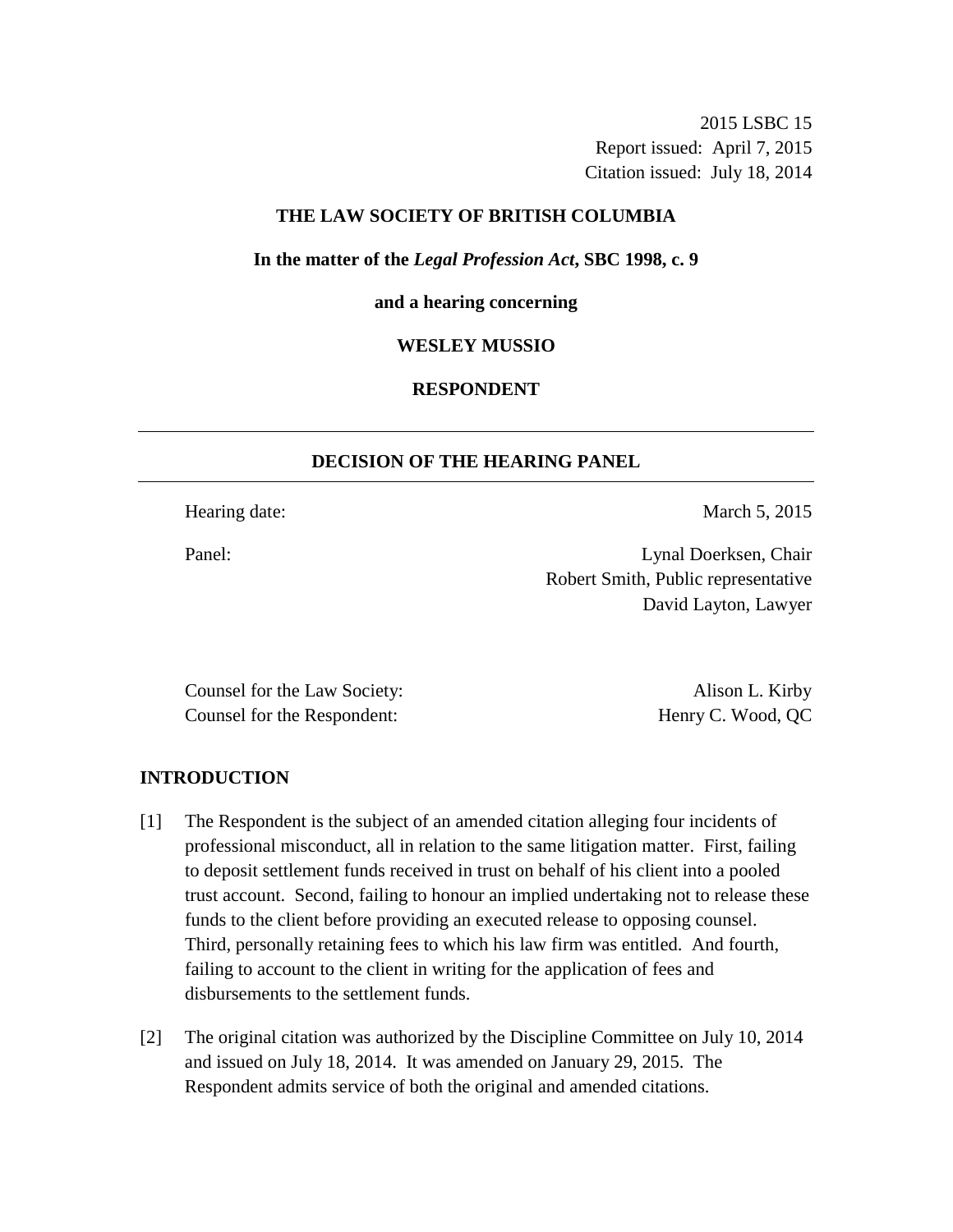- [3] On January 29, 2015, the Discipline Committee accepted a conditional admission and associated disciplinary action proposed by the Respondent pursuant to Rule 4- 22 of the Law Society Rules and instructed discipline counsel to recommend acceptance of the proposal to the hearing panel.
- [4] Rule 4-22 requires that we either accept or reject the proposed disciplinary action. We can only accept the proposal if satisfied the admission of professional misconduct is appropriate and the disciplinary action is within the range of fair and reasonable outcomes in all of the circumstances (*Law Society of BC v. Rai*, 2010 LSBC 2, para. 7).
- [5] At the hearing of this matter we concluded that these two requirements were met and made an order adopting the proposal with reasons to follow. These are our reasons.

## **FACTUAL OVERVIEW**

- [6] The Respondent was called to the Bar in 1991. In late 2003 he began practising with a law firm (the "Law Firm") through his law corporation, the Wes Mussio Law Corporation.
- [7] The Respondent and the Law Firm had a 50-50 fee split arrangement with respect to client matters. Typically, once the Law Firm billed a client the Respondent would receive a fee credit. Fees were calculated based on records compiled by the Law Firm's accounting department (the "Accounting Department") and split on a quarterly basis. The splits were adjusted if errors were subsequently discovered.
- [8] In December 2005 CD retained the Law Firm to represent her on a claim arising out of an accident in which she was injured by a motor vehicle. A contingency fee agreement (the "CFA") provided that the Law Firm's fees would be 30 per cent of the amount recovered. The Respondent executed the CFA on the Law Firm's behalf and had conduct of the file.
- [9] On January 29, 2010 an agreement was reached to settle CD's claims for \$292,000 plus costs and disbursements of \$40,000, for a total of \$332,000.
- [10] The settlement proceeds, other than the amount intended to cover the Law Firm's fees, were to be structured in order to defer payment to CD, which would allow her to maintain entitlement to social assistance benefits in the meantime.
- [11] On March 26, 2010 the Respondent informed counsel for the structured settlement company that the amount of the structured settlement should be \$192,500. The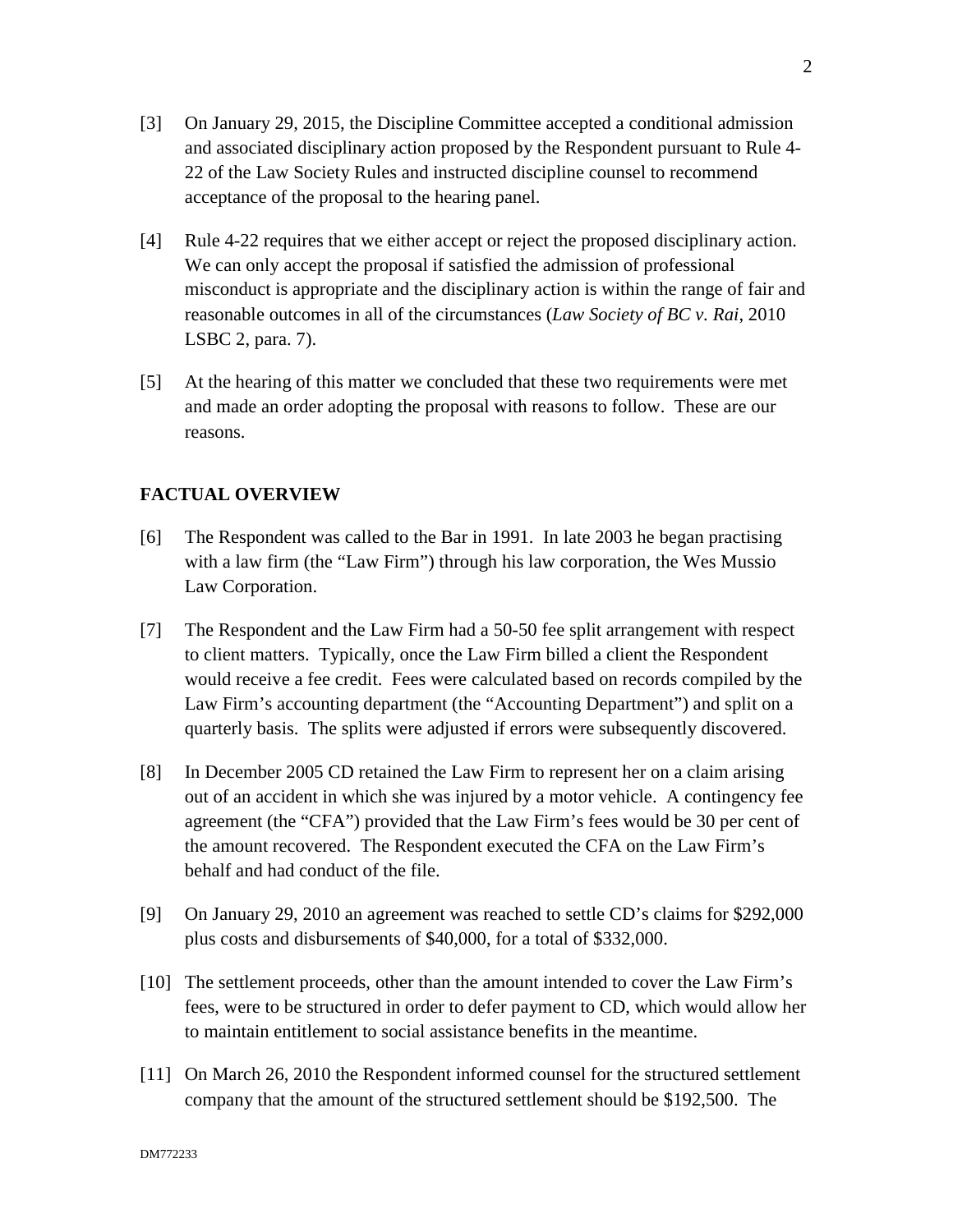remainder of the \$332,000 settlement – \$139,500 – would be used to cover the Law Firm's legal fees and disbursements.

- [12] On March 29, 2010 the Respondent approved the form of the structured settlement release (the "Release) prepared by counsel for the structured settlement company.
- [13] It was the practice throughout the Respondent's time at the Law Firm for settlement funds to be paid to the Law Firm in trust, and Wes Mussio Law Corporation did not have its own trust account. Yet the Release provided that the cash component of the settlement would be paid to Wes Mussio Law Corporation in trust.
- [14] Billing at the Law Firm was centralized and controlled by its managing partner and the Accounting Department. On receipt of a billing checklist, the Accounting Department would generate and forward a draft account to the responsible paralegal and lawyer for review and approval. Once approved, an account with an invoice number would be generated and forwarded to the responsible lawyer for execution and delivery to the client.
- [15] On April 12, 2010, in expectation of receiving a cheque payable to the Law Firm, the Respondent's paralegal provided a billing checklist to the Accounting Department regarding CD's matter. The finalized checklist set the legal fees at \$88,000. Later the same day, the Accounting Department issued an account to CD for fees in this amount plus disbursements and taxes. However, as will be explained shortly, this account was never executed by the Respondent and was later reversed.
- [16] Also on April 12, 2010 the lawyer for the driver defendant and ICBC ("Opposing Counsel") sent a letter to the Respondent enclosing an ICBC cheque for \$139,500 payable to Wes Mussio Law Corporation in trust, a consent dismissal order (the "CDO") and the Release. This letter stated that the cheque was forwarded on the Respondent's undertaking not to release the funds to CD until Opposing Counsel had been provided with the executed Release and CDO.
- [17] Later the same day, on seeing that the ICBC cheque was made out to Wes Mussio Law Corporation and not the Law Firm, the Respondent's paralegal informed Opposing Counsel's office that the cheque was made out to the wrong law firm. The office responded that the cheque was made payable in accordance with the terms of the Release.
- [18] The paralegal then drew the Respondent's attention to the fact that the Release referred to Wes Mussio Law Corporation and the cheque had therefore been made payable to Wes Mussio Law Corporation in trust and not to the Law Firm in trust.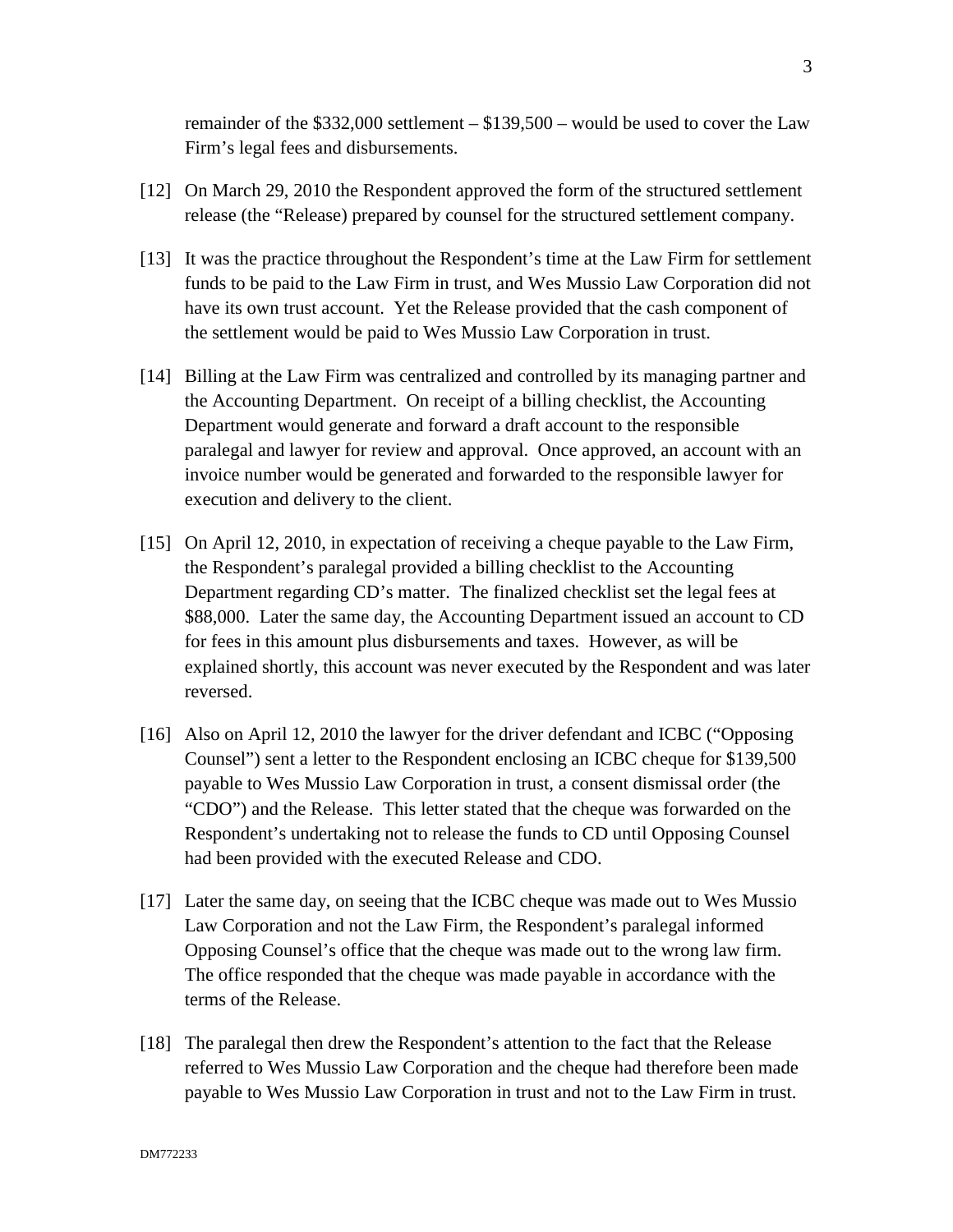- [19] Despite receiving this information from his paralegal, the Respondent did not advise Opposing Counsel or her firm about the error or the fact that Wes Mussio Law Corporation did not have a trust account. Rather, he signed and returned the CDO to Opposing Counsel and forwarded the Release to CD for her signature.
- [20] On April 13, 2010 the Respondent instructed his paralegal to direct the Accounting Department to cancel the account issued to CD on April 12, 2010 and to replace it with a new account for fees totaling \$44,000 plus disbursements and taxes. The Accounting Department complied with these instructions, forwarding a new account to the Respondent for execution and delivery to CD. The amount for fees on this new account was equivalent to one half of the overall entitlement under the CFA.
- [21] Also on April 13, 2010 the Respondent prepared a separate account to CD on behalf of Wes Mussio Law Corporation for fees of \$44,000 plus taxes. He then deposited the ICBC cheque for \$139,500 to Wes Mussio Law Corporation's general account. He did so even though he had not yet returned the executed Release to Opposing Counsel, and so remained subject to the undertaking not to release the funds to CD.
- [22] Between April 9 and 15, 2010, several email communications passed between the Respondent and the Accounting Department regarding the Respondent's fee split for the first quarter of 2010. In particular:
	- On April 12, 2010 the Accounting Department sent the Respondent a summary listing of his billings for the quarter that included the \$88,000 billed to CD by the Law Firm. This summary accurately reflected the fee amount on the account issued by the Accounting Department to CD earlier the same day.
	- On April 13, 2010 the Respondent confirmed the amount of billings shown on the Accounting Department's April 12, 2010 summary.
	- On April 14, 2010 the Accounting Department informed the Respondent that his paralegal had asked that the fees on the account to CD be reduced to \$44,000. The Respondent replied "Ok." The Accounting Department therefore sent a new first quarter billing summary to the Respondent, revised to reflect that the Law Firm's April 13, 2010 account to CD included fees of \$44,000, not \$88,000.
	- On April 15, 2010 the Respondent confirmed his fee split as reflected in this revised first quarter billing summary.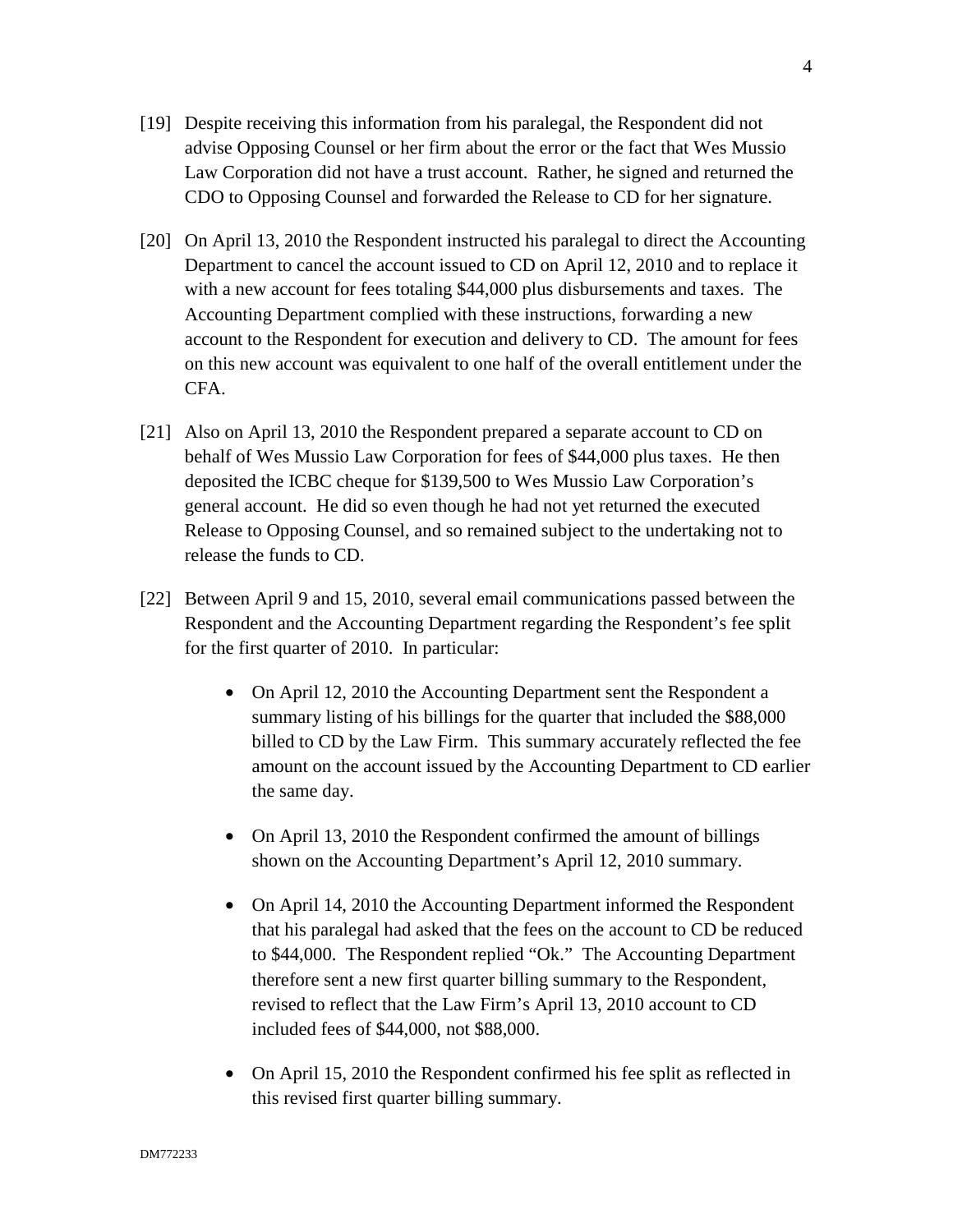- [23] On April 19, 2010 the Respondent was paid according to the fee split set out in the revised first quarter billing summary. This resulted in an overpayment of \$22,000 for the fees billed to CD because the Respondent had already received 50 percent of the total amount billed to CD by virtue of having Wes Mussio Law Corporation bill CD \$44,000 in fees plus taxes and depositing the ICBC cheque into Wes Mussio Law Corporation's general account on April 13, 2010.
- [24] CD executed the Release on May 19, 2010. The Respondent forwarded the executed Release to Opposing Counsel on May 25, 2010. His paralegal then asked him to provide her with a cheque payable to the Law Firm to satisfy its April 13, 2010 account to CD.
- [25] On June 6, 2010 the Respondent issued a cheque from Wes Mussio Law Corporation's general account to the Law Firm in the amount of the Law Firm's April 13, 2010 account to CD. This cheque was payable to the Law Firm in trust. It was deposited into the Law Firm's pooled trust account two days later, and the money was subsequently used to pay the Law Firm's account.
- [26] The Respondent did not maintain a general ledger for Wes Mussio Law Corporation. When the CD file was closed he made no final calculation to ensure the fees and disbursements charged CD equaled the amount he had received from ICBC. As a result, a discrepancy of \$9.82 between the amount billed and the amount received went undetected.
- [27] On January 9, 2012 the Respondent left the Law Firm to set up his own firm.
- [28] In October 2012 a provincial social worker contacted the Law Firm to ask about the cash component of the settlement received by CD. This led the Law Firm and Respondent to review the billing and accounting records regarding CD's file. After a series of email communications with members of the Law Firm, the Respondent agreed to return the \$22,000 overpayment he had received to the Law Firm.
- [29] On April 18, 2013 the managing partner of the Law Firm made a complaint to the Law Society regarding the Respondent's conduct in this matter.

## **ADMISSION ON THE ALLEGED INFRACTION IS APPROPRIATE**

[30] A lawyer has committed professional misconduct where, "the facts as made out disclose a marked departure from that conduct the Law Society expects of its members" (*Law Society of BC v. Martin,* 2005 LSBC 16, para. 171; *Re: Lawyer 12*, 2011 LSBC 35, paras. 7-9, 44-51).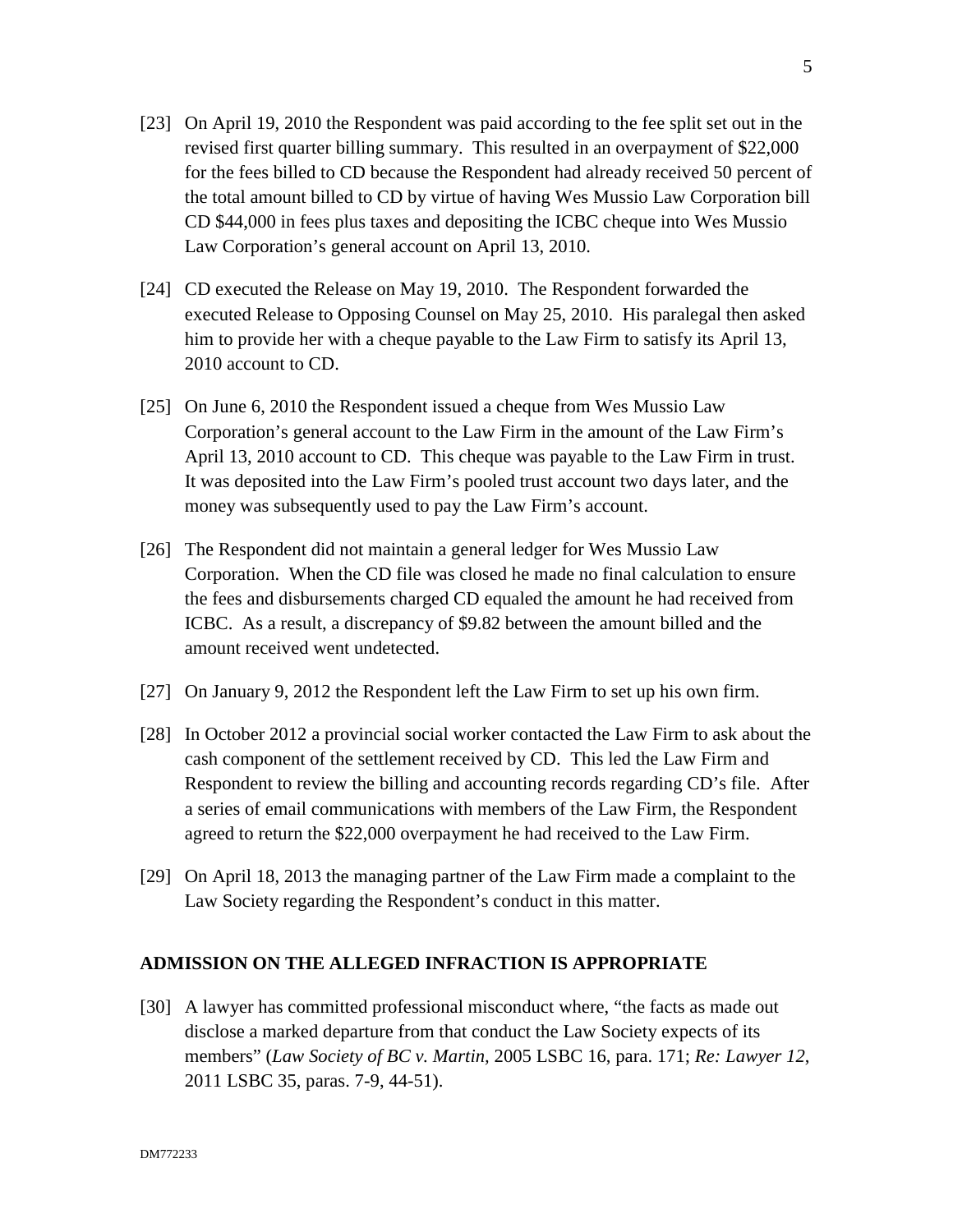- [31] Conduct falling within the "marked departure" test will display culpability that is grounded in a fundamental degree of fault, but intentional malfeasance is not required – gross culpable neglect of a member's duties as a lawyer also satisfies the test (*Law Society of BC v. Gellert,* 2013 LSBC 22, para. 67).
- [32] The Respondent admits that his conduct in the following four respects, viewed globally, constitutes professional misconduct. In each respect, the conduct admitted is contained in an allegation made in the amended citation.

### **Failure to deposit settlement funds into pooled trust account**

- [33] The Respondent deposited the ICBC cheque payable in trust to Wes Mussio Law Corporation into Wes Mussio Law Corporation's general account. Apparently, he did so because he believed he could treat the funds as payment received for fees and disbursements, given that accounts for fees and disbursements had already been rendered to CD. This belief was wrong because the executed Release had not yet been returned to Opposing Counsel, and so CD was not yet entitled to the funds.
- [34] The funds should therefore have been deposited to a pooled trust account in accordance with the undertaking given by the Respondent to Opposing Counsel. The Respondent admits that his failure to do so breached Rule 3-51 of the Law Society Rules, which requires lawyers to deposit trust funds into a pooled trust account as soon as practicable.

#### **Breach of implied undertaking**

- [35] Chapter 11, Rule 7 of the *Professional Conduct Handbook*, which was in force during the time period in question, imposes on lawyers an obligation to fulfill every undertaking given and scrupulously honour any trust conditions once accepted.
- [36] The paramount importance of honouring undertakings and trust conditions is well recognized in the case law. They are integral to the efficient and fair operation of the justice system. Their breach not only undermines the system's proper operation, but also sullies the reputation of lawyers with the public and thereby detracts from the public's confidence in the profession. See generally *Hammond v. Law Society of BC*, 2004 BCCA 560, paras. 55-56; *Law Society of BC v. Heringa*, 2004 BCCA 97, paras. 10-11; *Deutschmann (Litigation guardian of) v. Deutschmann Estate*, 2010 BCSC 952, paras. 16-21; *Law Society of BC v. Chodha*, 2011 LCBC 31, paras. 7-8.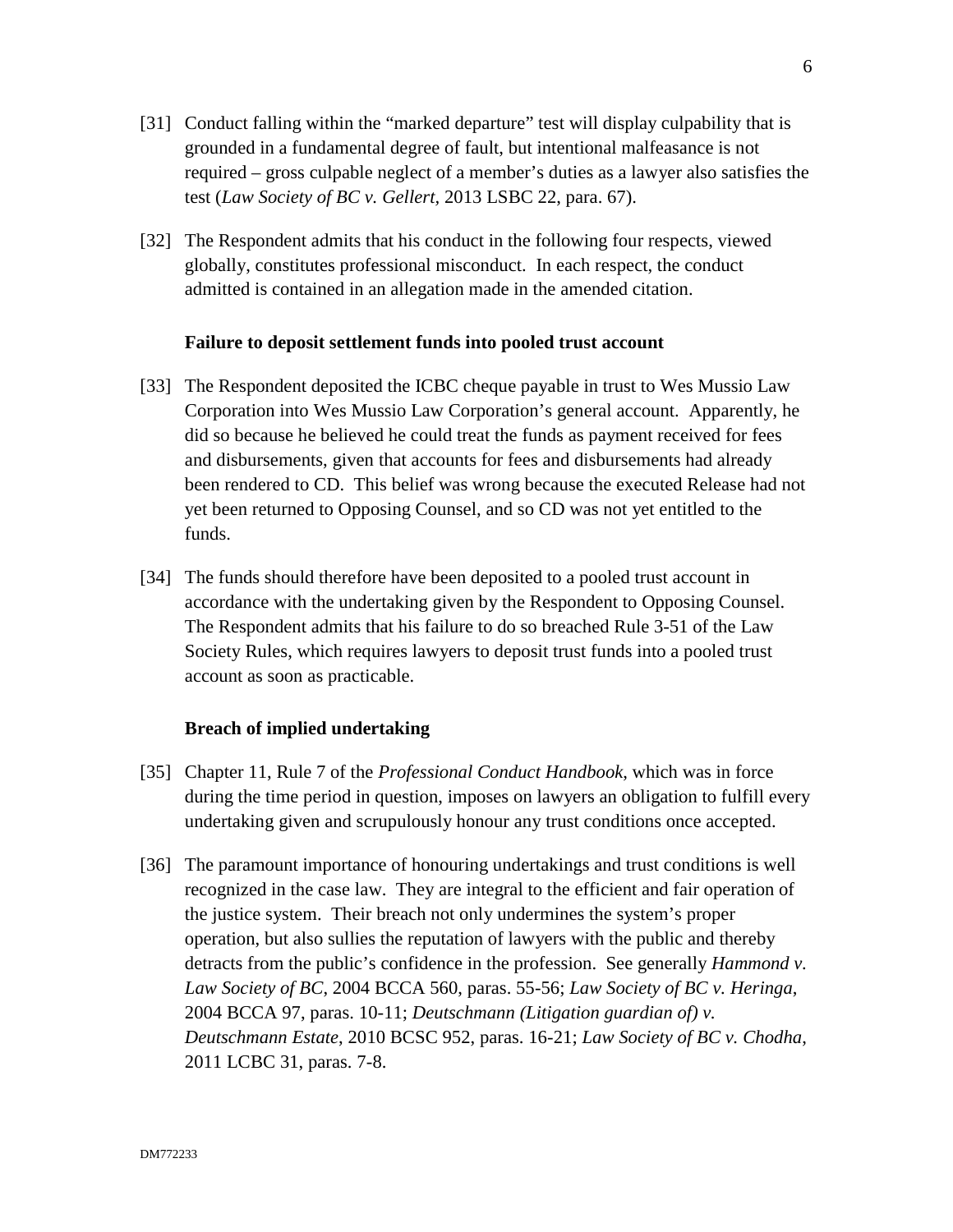- [37] The seriousness with which the profession views the obligation to comply with undertakings is reflected in the fact that a breach of an undertaking is one of only three matters that a lawyer is required to report to the Law Society regarding another lawyer's conduct under Rule 1(a) of Chapter 13 of the *Professional Conduct Handbook*. The other two matters are a shortage of trust funds and any other conduct that raises a substantial question as to the other lawyer's honesty or trustworthiness as a lawyer. It should be noted, however, that Rule 7.1-3 of the *Code of Professional Conduct for British Columbia*, which came into force on January 1, 2013 and hence after the events in issue in this matter, contains a longer and broader list of matters with respect to which a lawyer is required to report another lawyer to the Law Society. Among other things, breach of a trust condition has been added to the list.
- [38] An undertaking is not a contract and thus need not be supported by consideration, and it may come into being through the imposition of trust conditions and is thus not restricted to promises voluntarily given by a lawyer (*Deutschmann (Litigation guardian of)*, para. 16; *Law Society of BC v. Richardson*, 2009 LSBC 7, paras. 22- 23). Moreover, in appropriate circumstances a term may be implied in a lawyer's undertaking (*Hammond*, paras. 63-64).
- [39] In this case, Opposing Counsel forwarded the ICBC cheque payable to Wes Mussio Law Corporation in Trust on the Respondent's undertaking not to release the funds to CD until Opposing Counsel had been provided with the executed Release and CDO. Both the Law Society and the Respondent submit, and we agree, that it was an implied term of this undertaking that, if the Respondent negotiated this cheque prior to fulfilling the undertakings, he would deposit the funds into a pooled trust account.
- [40] We come to this conclusion for three reasons. First, the fact that the cheque was payable to Wes Mussio Law Corporation in Trust, taken together with the express undertaking not to release the funds to CD until certain conditions were met, meant that the Respondent held the funds neither for his client's benefit nor his own until the conditions were satisfied (*Carling Development Inc. v. Aurora River Tower Inc.*, 2005 ABCA 267, paras. 45, 51). Second, recognizing this implied term is consistent with the Respondent's obligation under Rule 3-51 to deposit trust funds received into a pooled trust account as soon as practicable. Third, not to recognize the implied term would lead to the absurd result that the Respondent could avoid the express undertaking set out in Opposing Counsel's letter – not to release the funds to his client until certain conditions were met – by paying himself as his client's creditor.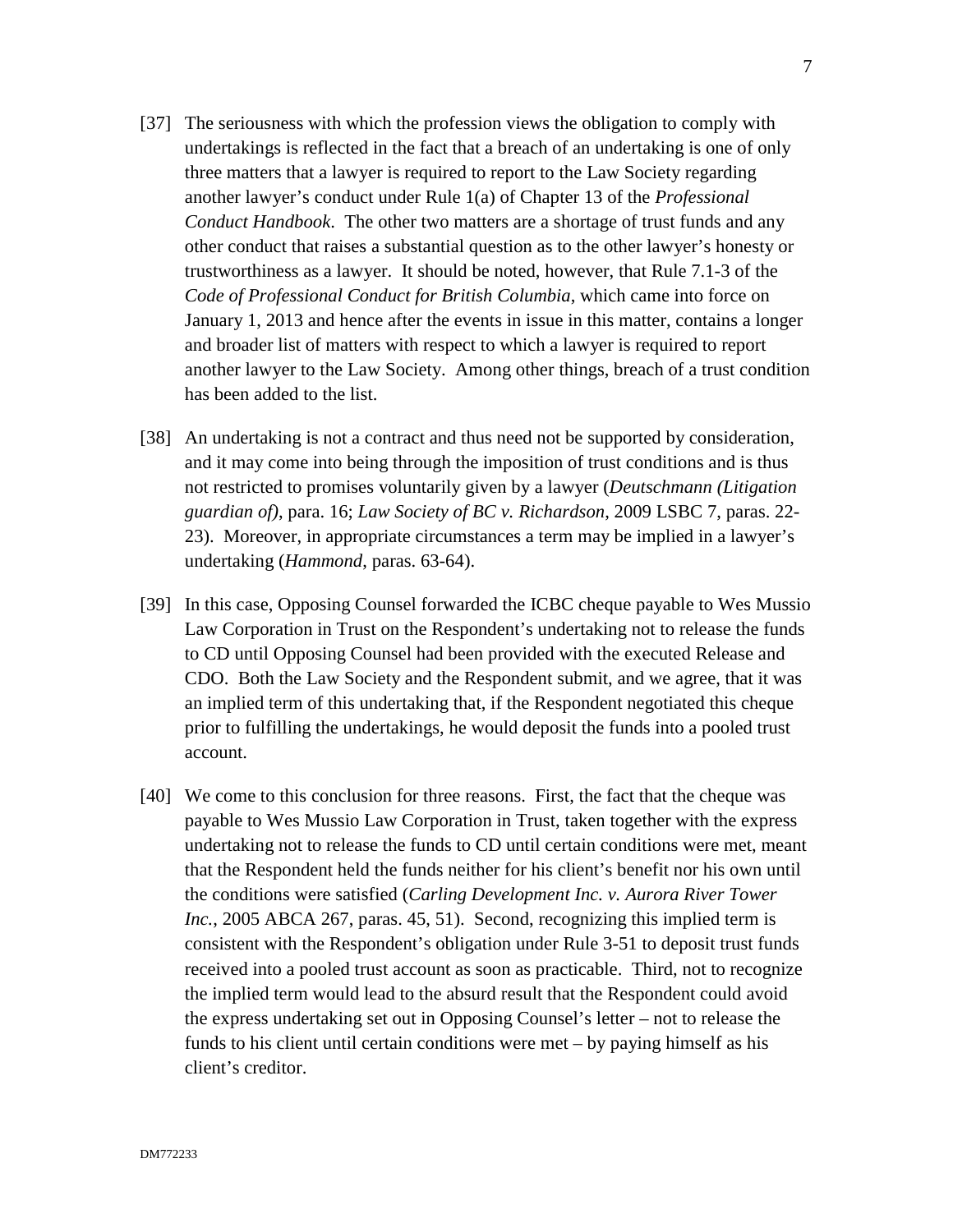[41] The Respondent admits that he breached this implied undertaking by depositing the ICBC cheque into Wes Mussio Law Corporation's general account prior to returning the executed Release to Opposing Counsel, and therefore contravened Chapter 11, Rule 7 of the *Professional Conduct Handbook*.

### **Questionable conduct**

- [42] Chapter 2, Rule 1 of the *Professional Conduct Handbook*, which was then in force, provides that a lawyer must not, in the lawyer's professional practice, engage in questionable conduct that casts doubt on the lawyer's professional integrity.
- [43] The Respondent was entitled to half of the fees billed to CD under his agreement with the Law Firm. The normal practice was to bill clients through the Law Firm, not Wes Mussio Law Corporation.
- [44] Here, the Respondent arranged for two accounts to be sent to CD, the first from Wes Mussio Law Corporation for one half of the fees, and the second from the Law Firm for the other half of the fees plus disbursements. The Respondent then approved a first quarter billing summary from the Accounting Department that overpaid him by \$22,000 because it did not take into account that Wes Mussio Law Corporation had billed the client directly for the Respondent's share of the fees.
- [45] Given the unusual nature of the separate billing by Wes Mussio Law Corporation, and the timing of the billing in relation to his communications with the Accounting Department regarding the first quarterly billing summary, the Respondent ought to have known that he was not entitled to credit for any of the \$44,000 in fees billed to CD by the Law Firm as he had already billed her directly for his portion of the total fees.
- [46] The Respondent thus engaged in questionable conduct contrary to Chapter 2, Rule 1 of the *Professional Conduct Handbook* by retaining fees to which the Law Firm was entitled.

### **Failure to account to client for trust funds**

[47] Rule 3-48 of the Law Society Rules requires a lawyer to account in writing to the client for all funds received on the client's behalf. Scrupulous compliance with this rule reduces the risk that a client will suffer a shortfall by reason of a lawyer's error, and also helps to avoid misunderstanding or uncertainty on the part of the client with respect to the lawyer's handling of the client's funds. Establishing a breach of this rule does not, therefore, depend on the Law Society showing that the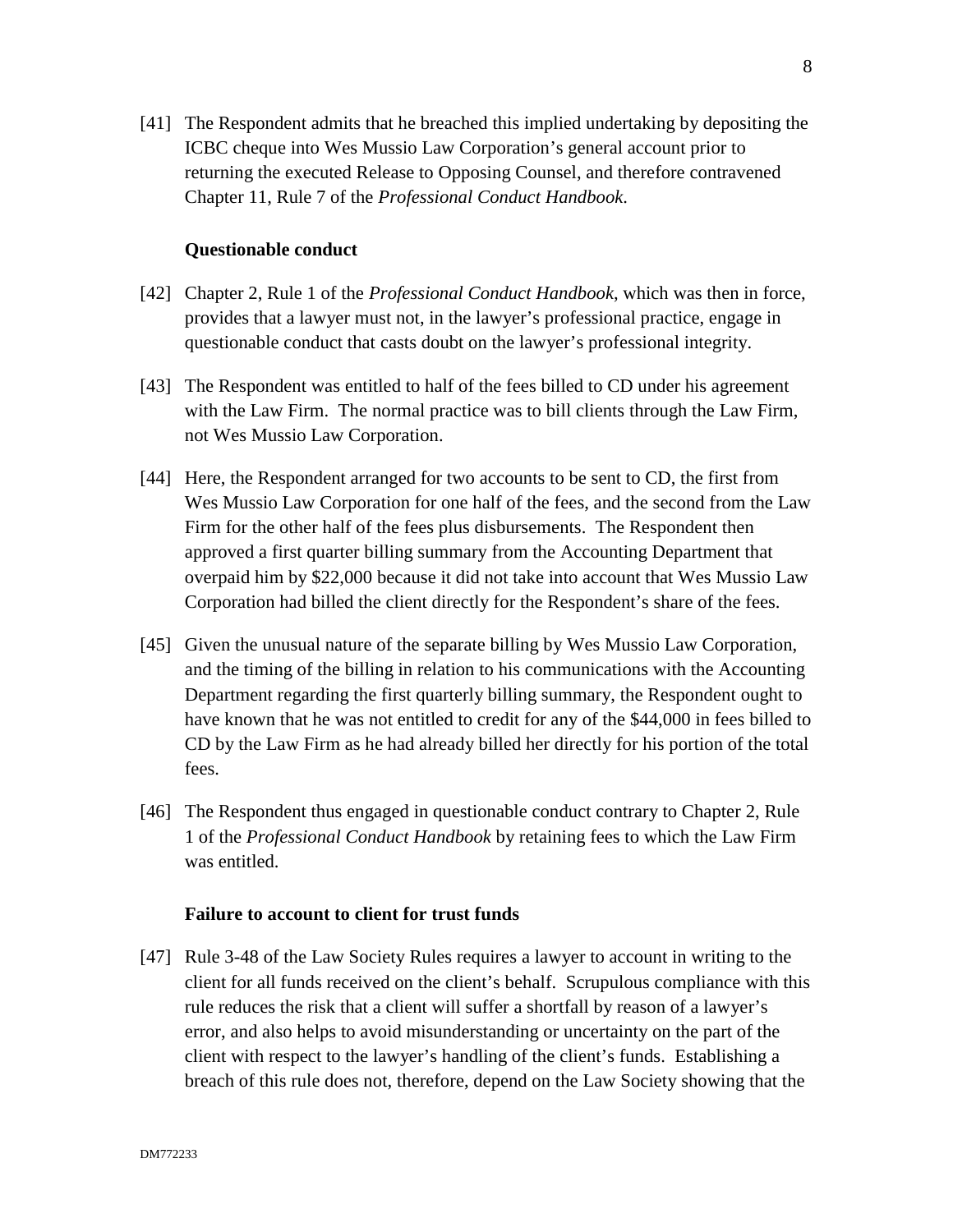client has suffered significant or indeed any harm as a result of a lawyer's failure to account in writing for funds received.

- [48] The Respondent received trust funds under the terms of the settlement agreement and deposited them into Wes Mussio Law Corporation's general account. He did so contrary to the normal practice of depositing settlement funds received in trust into the trust account of the Law Firm, which had been funding the disbursements and was entitled to half of the fees billed.
- [49] The Respondent kept no general or trust ledger with respect to the funds he received on behalf of CD. At no time did he account to CD for these funds. And he made no final calculation to ensure the fees and disbursements charged to CD equaled the amount he received from the settlement to pay CD's legal expenses. As a result, he failed to account for a difference of \$9.62 between the amount billed and the amount received, which sum should properly have remained in a trust account.
- [50] The Respondent admits that this conduct contravened Rule 3-48 of the Law Society Rules.

## **Conclusion**

[51] We conclude that the Respondent's global admission of professional misconduct for the four matters described in paragraphs 32-50 is appropriate.

# **PROPOSAL IS WITHIN THE RANGE OF FAIR AND REASONABLE DISCIPLINARY ACTIONS**

- [52] The parties have proposed that the Respondent pay a fine of \$14,000 and costs of \$2,000 on or before April 30, 2015. We must determine whether this proposal is within the range of fair and reasonable disciplinary actions in all of the circumstances.
- [53] The primary purpose of imposing disciplinary action is to protect the public and maintain its confidence in the legal profession. This purpose is reflected in s. 3 of the *Legal Profession Act*, which requires the Law Society to "uphold and protect the public interest in the administration of justice." But other principles often come into play as well, including the need for rehabilitation, punishment and denunciation.
- [54] In applying the relevant principles we have considered all of the factors discussed in *Law Society of BC v. Ogilvie*, [1999] LSBC 17, para. 10. In the circumstances of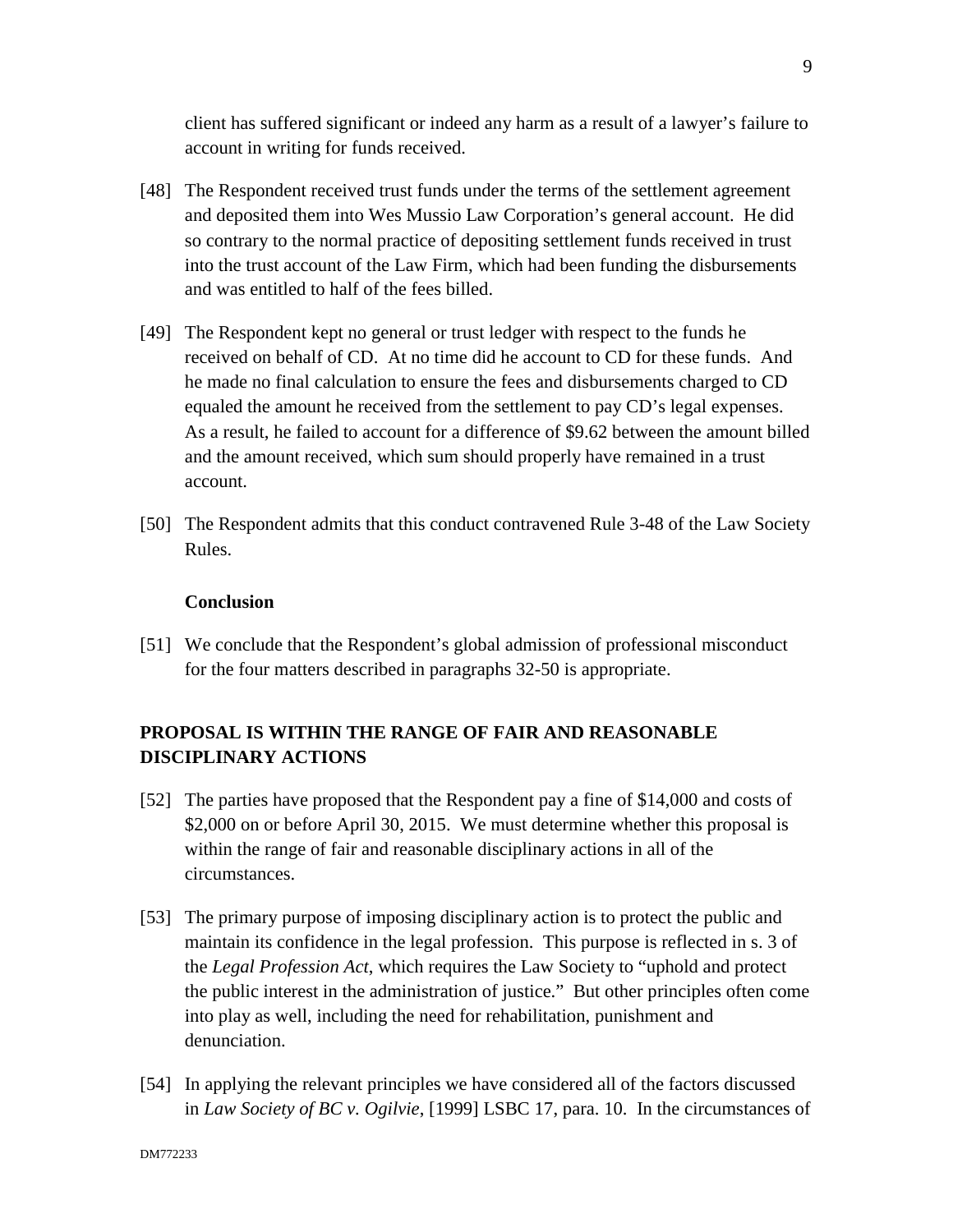this case, the factors most pertinent to our task can be grouped under the following headings: (a) the nature and gravity of the Respondent's misconduct; (b) his disciplinary history; and (c) the range of disciplinary sanctions imposed in similar cases.

#### **Nature and gravity of the misconduct**

[55] The misconduct in this case is serious: the Respondent disregarded his obligations to his client, to opposing counsel and to the Law Firm, in ways that included breaching an implied undertaking and mishandling trust funds. On the other hand, the conduct did not involve intentional malfeasance or repeated instances of impropriety, which militates in favour of a fine rather than a suspension.

#### **Respondent's professional conduct record**

- [56] Rule 4-35 allows a panel to consider a respondent's professional conduct record, as defined by Rule 1 of the Law Society Rules, in determining the appropriate disciplinary action. The Respondent's professional conduct record contains three Conduct Review Subcommittee reports and one set of recommendations made by the Practice Standards Committee.
- [57] On November 15, 2007 the Conduct Review Subcommittee issued a report regarding profanity used by the Respondent at a mediation meeting, which demonstrated a lack of professional objectivity and treated opposing counsel and opposing counsel's client discourteously. The Respondent initially claimed the profanity was justified because he was instructed by his client to use the words at the mediation. He eventually accepted that these instructions should not have been carried out and that his conduct "was unacceptable in the extreme."
- [58] On April 14, 2011 the Conduct Review Subcommittee issued a report regarding the Respondent's treatment of a client in a personal injury action. He had withdrawn from the record on the first day of trial because the client refused to pay for disbursements incurred to that point and expected to be incurred at trial. Yet the contingency fee arrangement contained no clause allowing the Respondent to withdraw in such circumstances. The Respondent also sent emails to his client shortly before and after withdrawing that contained remarks he later agreed were "improper and outrageous."
- [59] On September 8, 2011 the Conduct Review Subcommittee issued a report regarding two separate incidents. In the first incident, the Respondent sent an email informing the complainant of an address change. The names of over 100 clients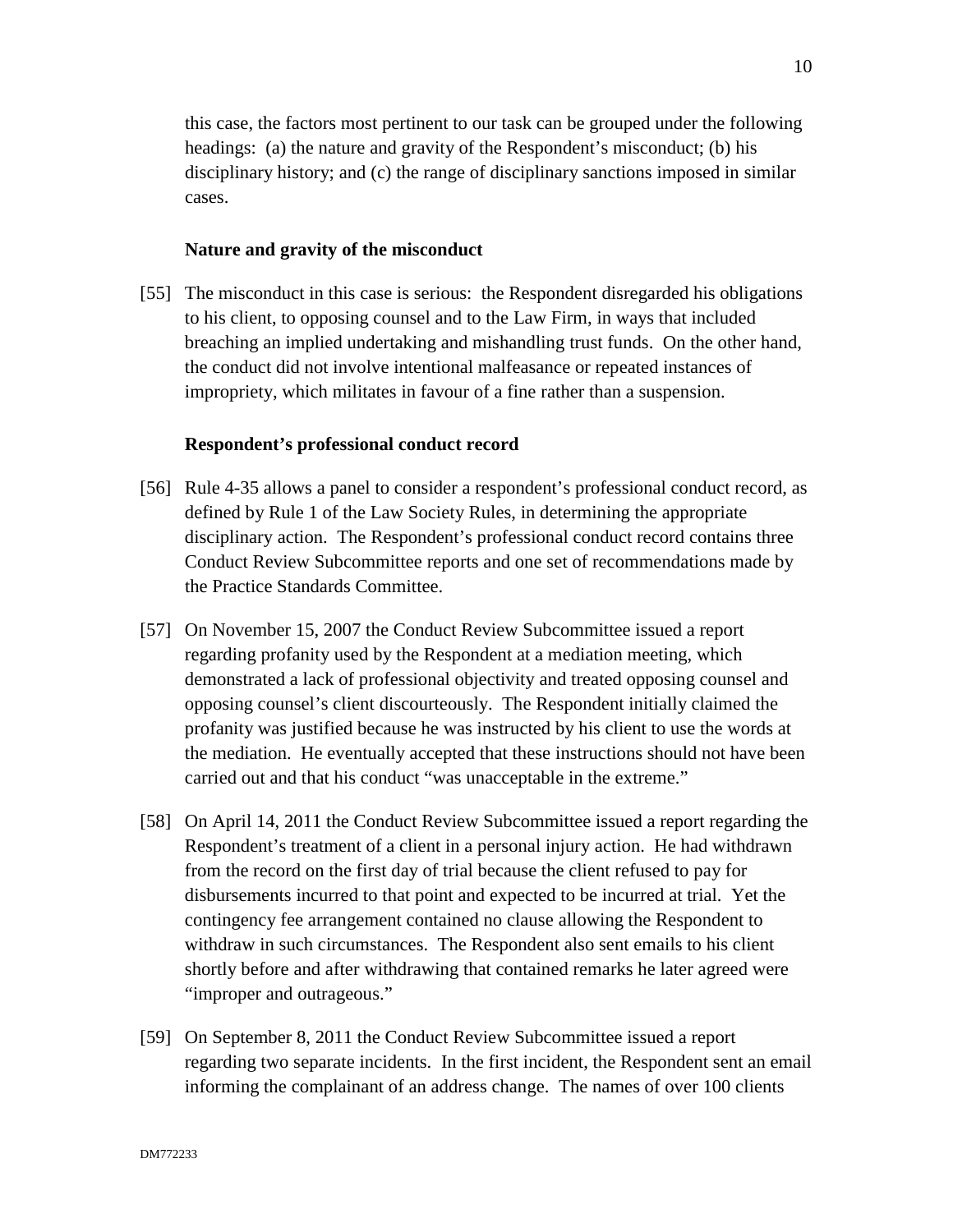were in the "To" line of the email. The Respondent initially gave inaccurate information to the Law Society when asked to explain this disclosure of confidential information. He also threatened to increase the complainant's account if she proceeded with a registrar's hearing to challenge his fees. On the fees being reduced by about a third at the hearing, he dumped a binder of confidential documents into a garbage can and left the hearing room. His initial response to the Law Society explaining how and why the materials ended up in the garbage can was inaccurate.

- [60] In the second incident addressed in the September 8, 2011 report, the Respondent withdrew from the record in a personal injury matter and issued an account for fees of \$20,000 when he estimated the claim was worth \$30,000. He explained to the Law Society that the fee amount was only an estimate and his intention was to adjust it when paid but he never conveyed this intention to the former client. He also sent the account to the opposing party, ICBC, advising that he had a solicitor's lien on the file for the full amount of the account. The contingency fee agreement was deficient in that it contained no terms governing the fees that could be charged if the Respondent ceased to act.
- [61] Following a referral on May 10, 2012 the Practice Standards Committee made recommendations aimed at improving the Respondent's office and file management systems, as well as his communications with others and with respect to examinations for discovery. The recommendations included that the Respondent, taking into consideration specific parts of the *Professional Conduct Handbook* and Law Society Rules, prepare a detailed contingency and retainer fee agreement that contains at a minimum the conditions under which the retainer may be terminated and what happens in that event, including in respect of his fees.
- [62] We agree with the Law Society's submission that the Respondent's disciplinary history suggests a pattern of high-handed behaviour in cases involving the payment/non-payment of the Respondent's legal accounts. This pattern is relevant to his conduct here, in which he allowed his own interests in being paid to improperly trump duties he owed to his client, opposing counsel and the Law Firm.
- [63] Yet, as Respondent's counsel has aptly pointed out, the most relevant portions of the disciplinary record relate to incidents occurring *after* the professional misconduct in this case. The Respondent's professional misconduct does not, therefore, reflect recalcitrance in the face of previous warnings about payment/nonpayment of legal accounts from the Law Society. The subsequent disciplinary events nonetheless shed light on the Respondent's character, and so we have considered them, together with the 2007 entry on his record, in assessing the need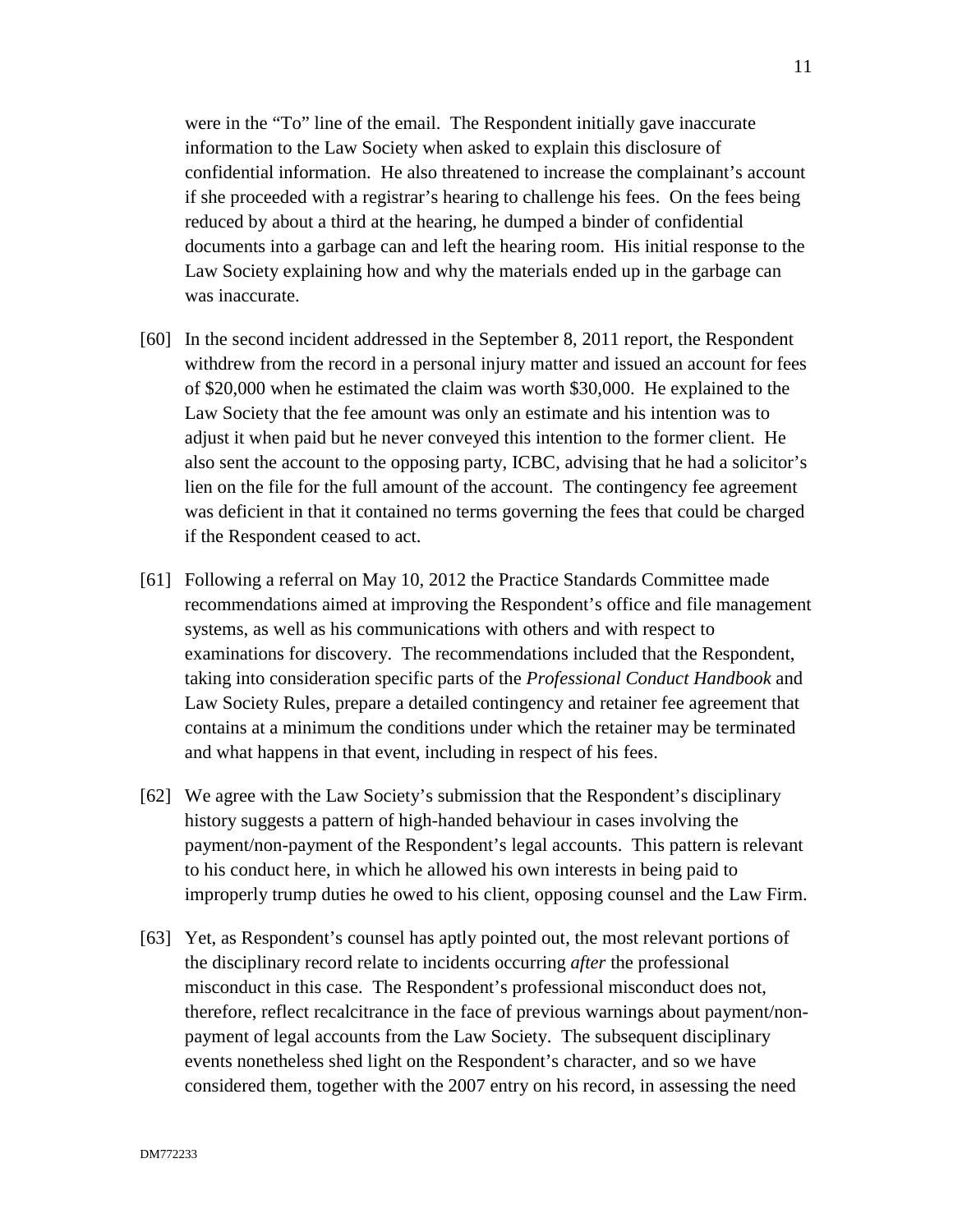for and prospects of rehabilitation and in deciding what penalty best protects the public.

[64] We conclude that the Respondent's disciplinary history favours a fine at the higher end of the range but is not so significant as to require a suspension.

# **Range of sanctions imposed in prior similar cases**

- [65] Recent cases where a respondent has breached an undertaking in circumstances somewhat similar to those in this case indicate sanctions in the form of fines ranging from \$2,500 to \$10,000. For example:
	- In *Law Society of BC v. Chodha*, the respondent deliberately failed to comply with an undertaking, a failure that persisted for several months after opposing counsel complained of the breach. He had been subject to a prior conduct review relating to compliance with an undertaking. He was fined \$5,000.
	- In *Law Society of BC v. Promislow*, 2009 LSBC 4, the respondent was a senior member of the bar who deliberately failed to comply with an undertaking. His professional conduct record included two matters involving breach of an undertaking. He was also uncivil towards the lawyer who had imposed the undertaking. He was fined \$10,000.
	- In *Law Society of BC v. Epp*, 2006 LSBC 21, the respondent refused to comply with an undertaking for several months, apparently because he mistakenly but quite unreasonably believed he was not bound by the undertaking. The breach did not involve "flagrant disregard" or a "cavalier attitude," and he had no professional conduct record. He was fined \$5,000.
- [66] As in *Epp*, the Respondent did not intentionally breach the implied undertaking imposed on him by Opposing Counsel. His conduct is in a sense less serious than that in *Epp*, where the respondent remained in breach despite being reminded of his obligations by opposing counsel. On the other hand, the respondent in *Epp* had no professional conduct record.
- [67] Penalties for misappropriating law firm funds range from disbarment to a high fine. For example, in *Law Society of BC v. Morrison*, [1997] LSDD No. 193, the respondent failed to account to his partner for over \$8,000 in fees so he could use the money to pay down heavy personal debts. The partnership was being dissolved, and though the respondent's intention was always to bring the funds into